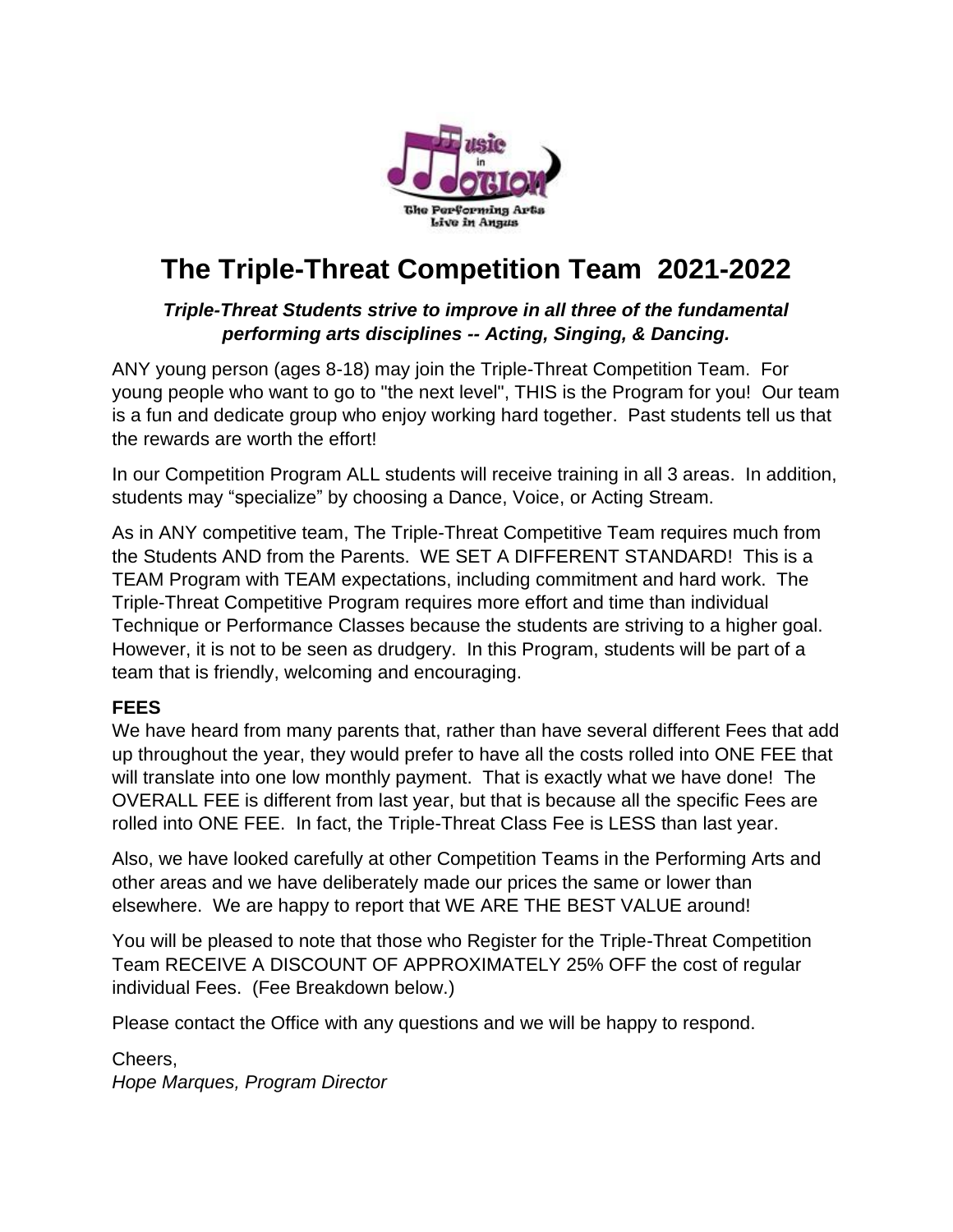# *Triple-Threat Competition Team 2021-2022 Fees Breakdown*

| <b>Group ONLY Stream</b>                   |                |          |                    |          |
|--------------------------------------------|----------------|----------|--------------------|----------|
| (No Competition Solo)                      | Non-Member     |          | <b>Team Member</b> |          |
|                                            | Fee (ave. Fee) |          | <b>Fee</b>         |          |
| Triple-Threat Competition Class (2 hrs/wk) | \$             | 770.00   | \$                 | 550.00   |
| <b>Any Dance Class</b>                     | \$             | 385.00   | \$                 | 320.00   |
| <b>Choir Class</b>                         | \$             | 310.00   | \$                 | 220.00   |
| Own the Stage                              | \$             | 75.00    | \$                 |          |
| <b>Subtotal</b>                            | \$             | 1,540.00 | \$                 | 1,090.00 |
| <b>Group Competition Costume</b>           |                | \$55     |                    | \$55     |
| <b>Team Sweater</b>                        |                | \$75     |                    | \$75     |
| Total                                      | \$             | 1,670.00 | S                  | 1.220.00 |

## **Installment Plan: At Registration, pay \$244, then \$122 per month from October to May.**

| <b>Solo Stream</b>                         |                              |          |                                  |          |
|--------------------------------------------|------------------------------|----------|----------------------------------|----------|
| <b>DANCE Solo Stream</b>                   | Non-Member<br>Fee (ave. Fee) |          | <b>Team Member</b><br><b>Fee</b> |          |
| Triple-Threat Competition Class (2 hrs/wk) | \$                           | 770.00   | \$                               | 550.00   |
| <b>Ballet Class</b>                        | \$                           | 400.00   | \$                               | 320.00   |
| <b>Any Dance Class</b>                     | \$                           | 385.00   | \$                               | 320.00   |
| <b>Any Dance Class</b>                     | \$                           | 385.00   | \$                               | 280.00   |
| <b>Choir Class</b>                         | \$                           | 310.00   | \$                               | 220.00   |
| Own the Stage                              | \$                           | 75.00    | \$                               |          |
| 10 Private Solo Dance Rehearsals           | \$                           | 300.00   | \$                               | 300.00   |
| <b>Subtotal</b>                            | Ś                            | 2,625.00 | \$                               | 1,990.00 |
| <b>Group Competition Costume</b>           |                              | \$55     |                                  | \$55     |
| <b>Solo Competition Costume</b>            |                              | \$75     |                                  | \$75     |
| <b>Team Sweater</b>                        |                              | \$75     |                                  | \$75     |
| Total                                      | Ś                            | 2,830.00 |                                  | 2,195.00 |

**(continued . . . )**